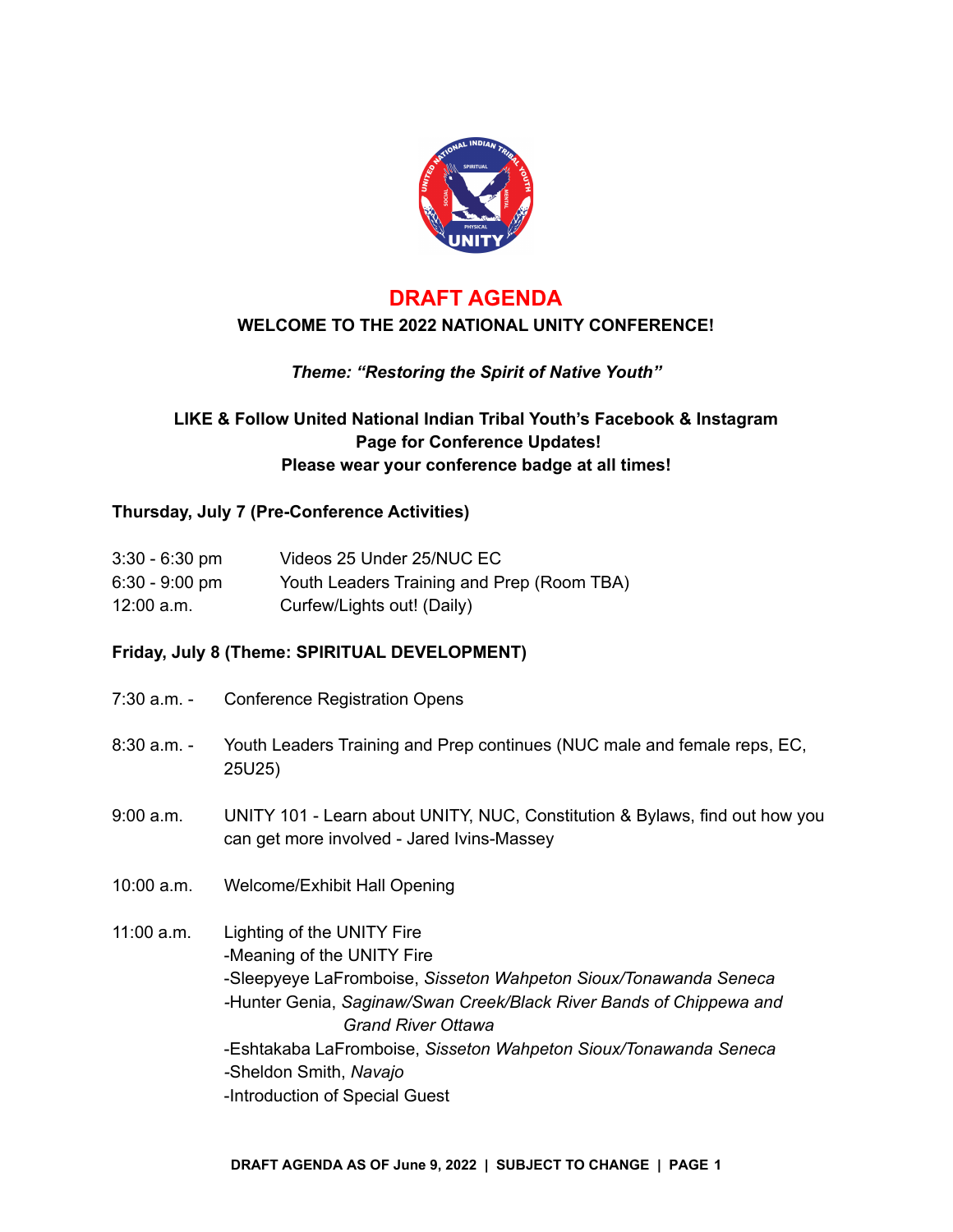| $12:00 \text{ pm}$ | Lunch Break                                                                                                                                                                                                                                                                                                                                                                                                                                                                                                                                                                                                                                                                                |
|--------------------|--------------------------------------------------------------------------------------------------------------------------------------------------------------------------------------------------------------------------------------------------------------------------------------------------------------------------------------------------------------------------------------------------------------------------------------------------------------------------------------------------------------------------------------------------------------------------------------------------------------------------------------------------------------------------------------------|
| $1:30$ pm          | EC/Peer Leaders Huddle (main stage)                                                                                                                                                                                                                                                                                                                                                                                                                                                                                                                                                                                                                                                        |
| $1:30$ pm          | DJ Music - Emcee One (Marcus Guinn), Osage/Potowatomi                                                                                                                                                                                                                                                                                                                                                                                                                                                                                                                                                                                                                                      |
| 1:45 p.m.          | Grand Entry Line Up - Male & Female Reps (Wear your regalia!)                                                                                                                                                                                                                                                                                                                                                                                                                                                                                                                                                                                                                              |
| 2:00 p.m.          | <b>Opening Ceremony</b><br>Video Welcome<br>Grand Entry! Parade of Nations by Region - Chance Rush, Three Affiliated Tribes<br>(Hidatsa)<br><b>Color Guard</b><br>UNITY Drum/ Junior Sierra and Michael Killer, Cherokee                                                                                                                                                                                                                                                                                                                                                                                                                                                                   |
| 2:30 p.m.          | TIME TO POST ON SOCIAL MEDIA<br>Welcome/Call to Order - NUC Co-Presidents<br>-Presentation of the Flags<br>-Blessing Host Tribe<br>-Welcome (Tribal & State Leaders)<br>-Cultural Presentation<br>-UNITY NEWS!                                                                                                                                                                                                                                                                                                                                                                                                                                                                             |
| 3:00 p.m.          | <b>Welcome Remarks</b><br>Loretta Tuell, Nez Perce, Chairman, UNITY Council of Trustees<br><b>Introductions of Council of Trustees</b>                                                                                                                                                                                                                                                                                                                                                                                                                                                                                                                                                     |
| $3:15$ p.m.        | Introductions of the National UNITY Council Executive Committee                                                                                                                                                                                                                                                                                                                                                                                                                                                                                                                                                                                                                            |
| 3:30 p.m.          | Roll Call of Regions-<br>-Great Plains: Nebraska, North Dakota, South Dakota<br>-Midwest: Illinois, Iowa, Michigan, Minnesota, Missouri, Wisconsin<br>-Northeast: Connecticut, Delaware, Indiana, Maine, Maryland, Massachusetts,<br>New Hampshire, New Jersey, New York, Ohio, Pennsylvania, Rhode Island,<br>Vermont<br>-Northwest: Idaho, Oregon, Washington, Alaska<br>-Pacific: California, Hawaii<br>-Rocky Mountains: Montana, Wyoming<br>-Southeast: Alabama, Arkansas, Florida, Georgia, Kentucky, Louisiana,<br>Mississippi, North Carolina, South Carolina, Tennessee, Virginia, West Virginia<br>-Southern Plains: Kansas, Oklahoma, Texas<br>-Southwest: Colorado, New Mexico |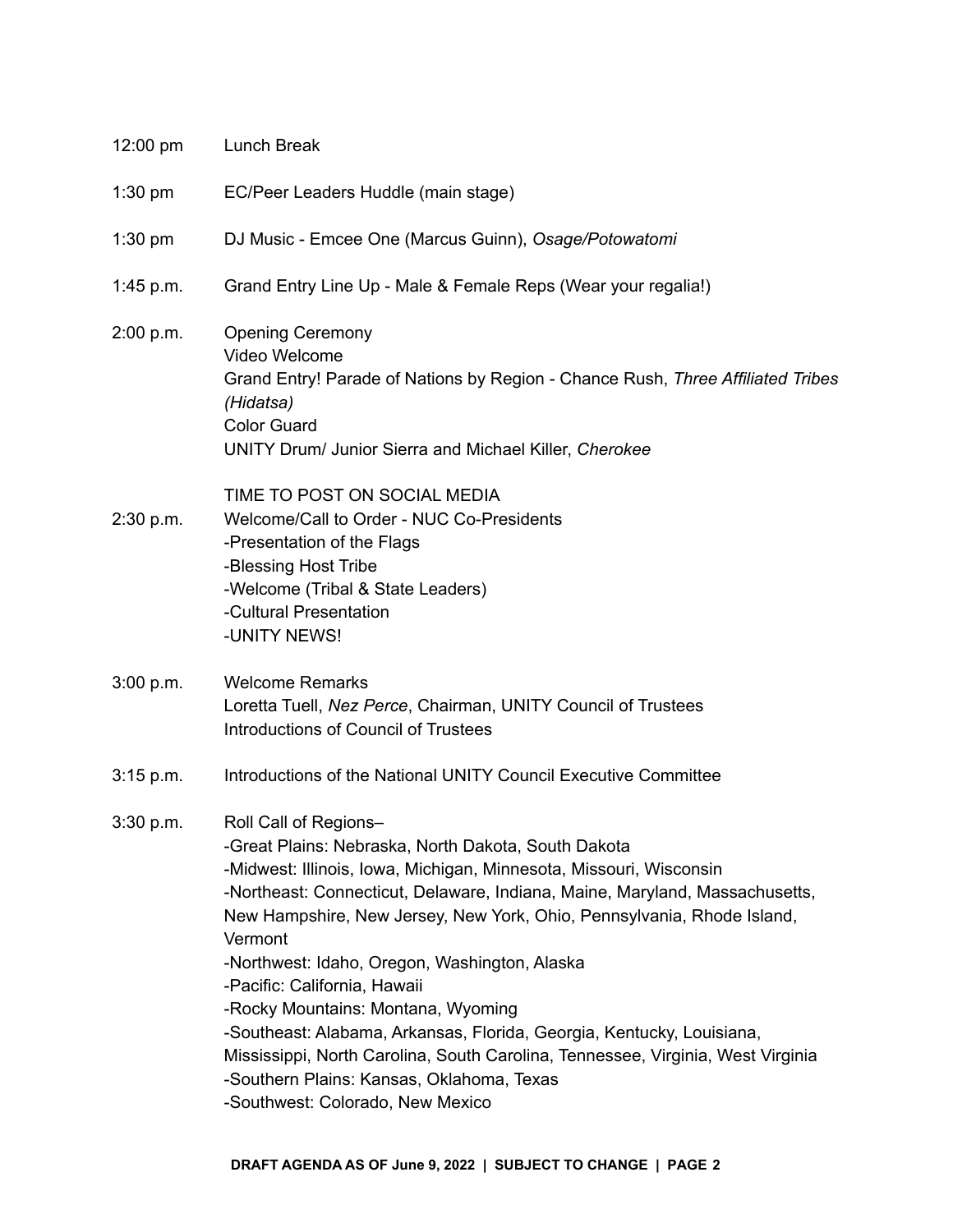-Western: Arizona, Nevada, Utah

3:35 pm Video Messages

- Panel "Indigenous actors in film" Kiowa Gordon, Hualapai (Dark Wind TV Series AMC+) Stormee Lee Kipp, Shoshone-Bannock and Blackfeet (Predator 5 'Prey' Hulu) 4:15 p.m. Special Announcement - Healing Indigenous Lives Initiative Video 4:30 p.m. Special Announcement/Presentation UNITY 25 Under 25 Leaders 5:00 p.m. Dinner Break Meet and Greet 6:30 p.m General Assembly - Explain purpose of caucus/announce tentative election procedures Input of youth issues 6:45 p.m - Go to Area Caucuses Session #1 (Rooms TBA) Advisors Meet and Greet (Room TBA) -Great Plains: Nebraska, North Dakota, South Dakota -Midwest: Illinois, Iowa, Michigan, Minnesota, Missouri, Wisconsin -Northeast: Connecticut, Delaware, Indiana, Maine, Maryland, Massachusetts, New Hampshire, New Jersey, New York, Ohio, Pennsylvania, Rhode Island, Vermont -Northwest: Idaho, Oregon, Washington, Alaska -Pacific: California, Hawaii -Rocky Mountains: Montana, Wyoming -Southeast: Alabama, Arkansas, Florida, Georgia, Kentucky, Louisiana, Mississippi, North Carolina, South Carolina, Tennessee, Virginia, West Virginia -Southern Plains: Kansas, Oklahoma, Texas -Southwest: Colorado, New Mexico -Western: Arizona, Nevada, Utah 8:15 p.m. General Assembly - Clans/Fun and Games! Advisors "How to have a safe and fun experience at UNITY!!" (Room TBA) 9:30 pm Announcements/Adjourn (EC/Peer Leaders Debrief) 9:30 pm UNITY Fire- Storytelling and Cultural Sharing (Optional) (No instruments after 9 pm due to noise ordinance)
- 12:00 a.m. Curfew/Lights out! (Daily)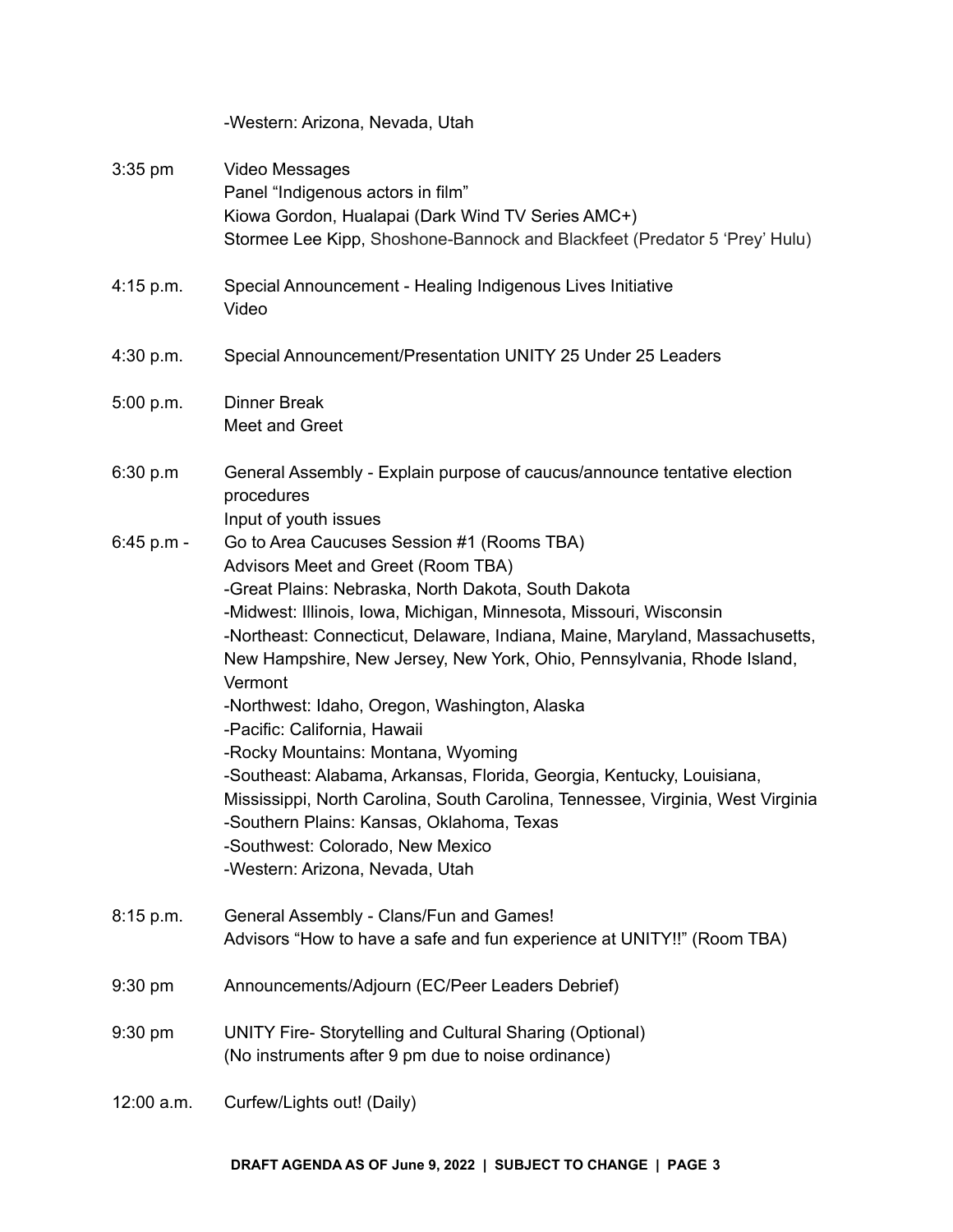# **Saturday, July 9 (Theme: PHYSICAL DEVELOPMENT) -** Traditional Skirt/Shirt Day

| 7:00 a.m.    | Wellness Warriors Fitness Activity event - Zumba with Eileen Crocker<br>1 mile walk with UNITY Executive Director Mary Kim Titla! Fun Run with a buddy!<br>Meet at hotel entrance                                                                                                                                                                                                                                                                                                                                                                                                                                                                                                                                                              |
|--------------|------------------------------------------------------------------------------------------------------------------------------------------------------------------------------------------------------------------------------------------------------------------------------------------------------------------------------------------------------------------------------------------------------------------------------------------------------------------------------------------------------------------------------------------------------------------------------------------------------------------------------------------------------------------------------------------------------------------------------------------------|
| 8:00 a.m.    | <b>Conference Registration Opens</b><br><b>Registration Desk</b>                                                                                                                                                                                                                                                                                                                                                                                                                                                                                                                                                                                                                                                                               |
| 8:15 a.m.    | <b>UNITY Drum</b><br>EC/Peer Leaders Huddle (Ballroom)                                                                                                                                                                                                                                                                                                                                                                                                                                                                                                                                                                                                                                                                                         |
| 8:30 a.m     | <b>General Session</b><br>-Blessing and Cultural Presentation TBA<br>-UNITY NEWS!                                                                                                                                                                                                                                                                                                                                                                                                                                                                                                                                                                                                                                                              |
| 9:00 a.m.    | Keynote Speaker - Chef Pyet, Pottawatamie                                                                                                                                                                                                                                                                                                                                                                                                                                                                                                                                                                                                                                                                                                      |
| 9:45 p.m.    | Speeches - Candidates for Male and Female Co-President                                                                                                                                                                                                                                                                                                                                                                                                                                                                                                                                                                                                                                                                                         |
| 10:00 a.m.   | NUC Initiative "Restoring the Spirit of Native Youth"<br><b>Special Presentation</b>                                                                                                                                                                                                                                                                                                                                                                                                                                                                                                                                                                                                                                                           |
| 10:20 a.m.   | Keynote Speaker - Nike N7 TBA                                                                                                                                                                                                                                                                                                                                                                                                                                                                                                                                                                                                                                                                                                                  |
| 11:00 a.m.   | Haudenosaunee Nationals on their Road to the Olympics!<br>Rory W/heeler                                                                                                                                                                                                                                                                                                                                                                                                                                                                                                                                                                                                                                                                        |
| $11:15$ a.m. | Go to Area Caucuses Session #2 (Rooms TBA)<br>Advisors Meeting (Room TBA)<br>-Great Plains: Nebraska, North Dakota, South Dakota<br>-Midwest: Illinois, Iowa, Michigan, Minnesota, Missouri, Wisconsin<br>-Northeast: Connecticut, Delaware, Indiana, Maine, Maryland, Massachusetts,<br>New Hampshire, New Jersey, New York, Ohio, Pennsylvania, Rhode Island,<br>Vermont<br>-Northwest: Idaho, Oregon, Washington, Alaska<br>-Pacific: California, Hawaii<br>-Rocky Mountains: Montana, Wyoming<br>-Southeast: Alabama, Arkansas, Florida, Georgia, Kentucky, Louisiana,<br>Mississippi, North Carolina, South Carolina, Tennessee, Virginia, West Virginia<br>-Southern Plains: Kansas, Oklahoma, Texas<br>-Southwest: Colorado, New Mexico |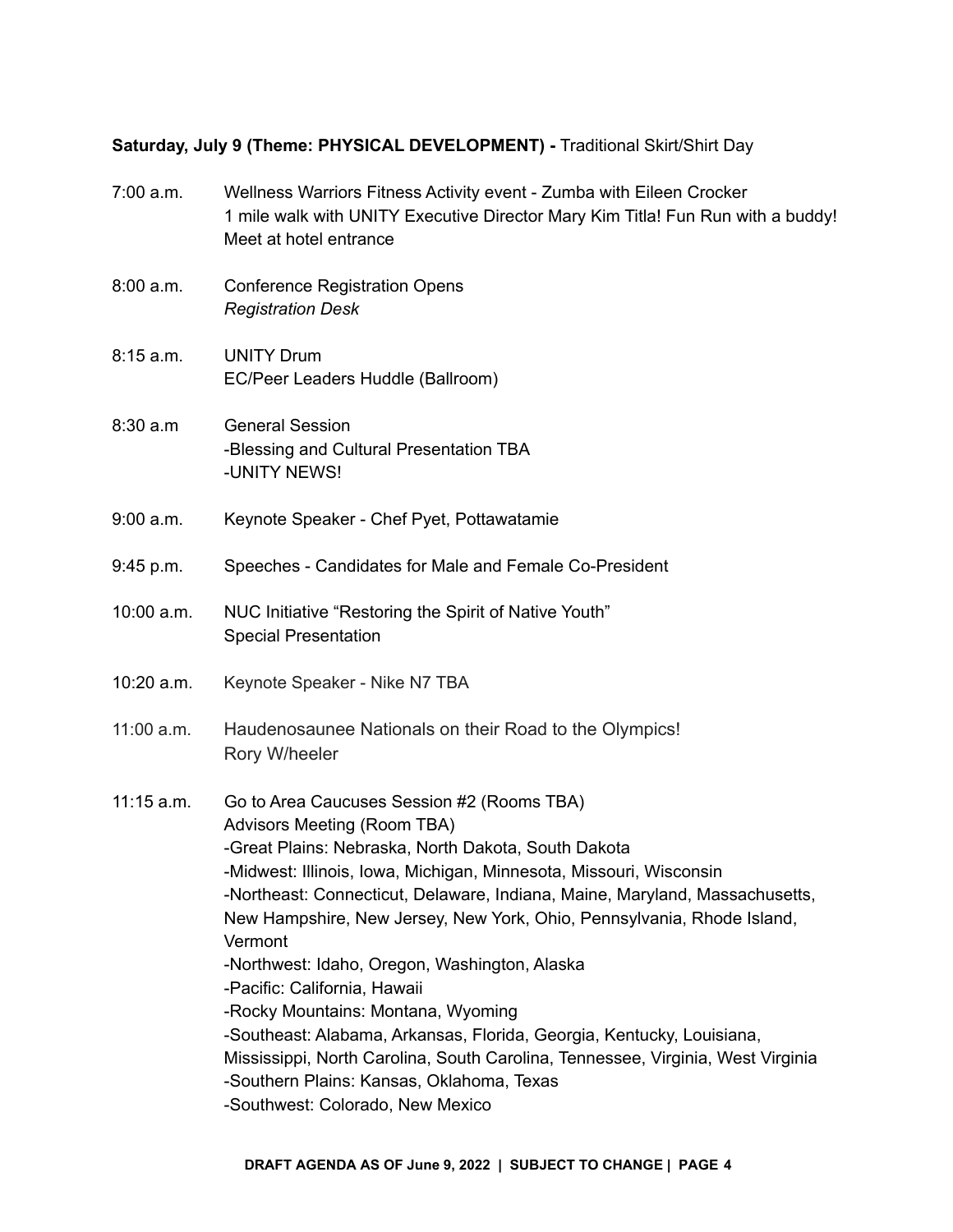## Make checks payable to:

# Mail checks to: 953 E. Juanita Ave., Ste C, Mesa, AZ 85204

-Western: Arizona, Nevada, Utah

- 12:15 pm Lunch Break (on your own) Autograph signing
- 1:00 pm Free Afternoon! 3 on 3 Tournament (TBA)
- 7 9 p.m. Talent Night (sign up required)
- 9:00 p.m. UNITY Fire- Storytelling and Cultural Sharing (Optional) No instruments due to noise ordinance 12:00 a.m. Curfew/Lights out! (Daily)

#### **Sunday, July 10 (Theme: MENTAL DEVELOPMENT)**

| 7:00 a.m.     | Wellness Warriors Fitness Activity event - Zumba with Eileen Crocker Rm TBA<br>1 mile walk with UNITY Executive Director Mary Kim Titla! Fun Run with a buddy!<br>Meet at hotel entrance |
|---------------|------------------------------------------------------------------------------------------------------------------------------------------------------------------------------------------|
| 8:15a.m.      | <b>UNITY Drum</b><br>EC/Peer Leaders Huddle (Ballroom)                                                                                                                                   |
| 8:30a.m       | <b>General Session</b><br>-Blessing and Cultural Presentation TBA<br>-UNITY NEWS!                                                                                                        |
| 9:00 a.m.     | <b>Panel Presentation</b><br>"Native Youth Research is Good Medicine"                                                                                                                    |
| 9:45 a.m.     | Visit Exhibit booths - Pick up a raffle ticket to win prizes!                                                                                                                            |
| $10:15$ a.m.- | Meeting of Advisors and Chaperones                                                                                                                                                       |
| 10:15 a.m.-   | Workshops Session #1 (45 minute workshops)                                                                                                                                               |
| $11:00$ a.m.  | Break - Go to your next workshop!                                                                                                                                                        |
| $11:15$ a.m.- | <b>Workshops Session #2</b>                                                                                                                                                              |
| 12:00 p.m.    | Lunch on your own                                                                                                                                                                        |
| 1:30 p.m.     | Visit Education booths - earn a chance to win raffle prizes!                                                                                                                             |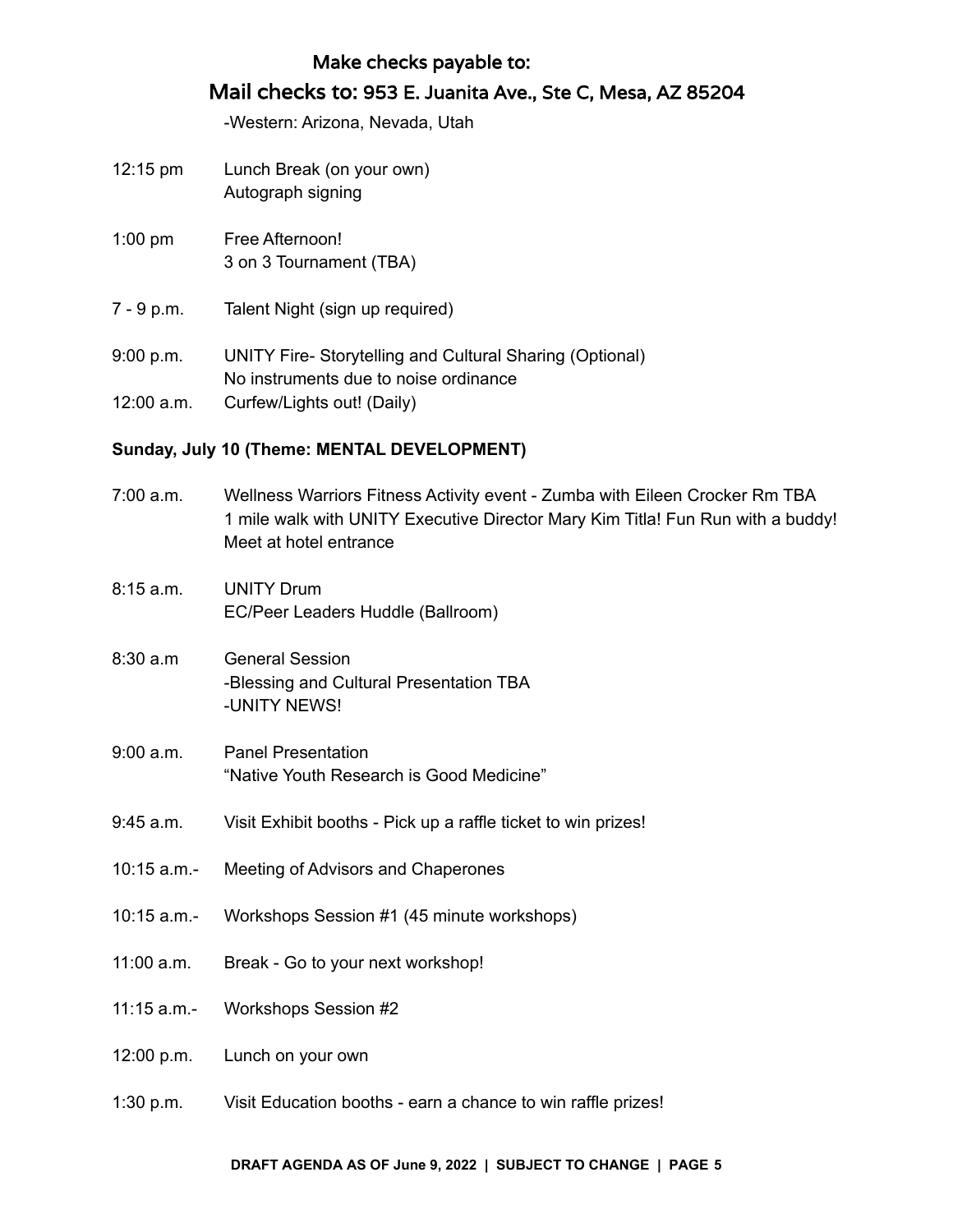| 2:30 p.m.   | Workshops Session #3 (45 minute workshops)                                                                                |
|-------------|---------------------------------------------------------------------------------------------------------------------------|
| 2:30 p.m.   | National UNITY Council Business Meeting - Mandatory for male and female reps<br>(Room TBA)<br>Advisors Meeting (Room TBA) |
| $3:15$ p.m. | Break - Go to your next workshop!                                                                                         |
| 3:30 p.m.   | Workshops Session #4 (45 minute workshop)                                                                                 |
| $4:15$ p.m. | Break - Get ready for the Gala!                                                                                           |
| 5:30 p.m.   | Line up for Gala                                                                                                          |
| 6:00 p.m.   | Pre-Gala Fashion Show                                                                                                     |
| 6:30 p.m.   | <b>UNITY GALA</b>                                                                                                         |
| 9:00 p.m.   | DJ Dance                                                                                                                  |

10:00 p.m. UNITY Fire - Storytelling and Cultural Sharing (Optional)

12:00 a.m. Curfew/Lights out! (Daily)

#### **Monday, July 11 (Theme: SOCIAL DEVELOPMENT)**

- 7:00 a.m. Wellness Warriors Fitness Activity event Zumba with Eileen Crocker! TBA 1 mile walk with UNITY Executive Director Mary Kim Titla! Fun Run with a buddy! Meet at hotel entrance
- 8:15 a.m. EC/Peer Leaders Huddle (Ballroom)
- 8:30 a.m. General Session -Blessing and Cultural Presentation-UNITY NEWS!
- 9:00 a.m. Healing Indigenous Lives Initiative presentation by UNITY Peer Guides
- 9:30 a.m. Education and Career Expo Kick off Panel Presentation "Tribal Leaders under 30"
- 10:15 a.m. Visit Exhibit booths Pick up a raffle ticket to win prizes!
- 10:30 a.m Workshop Session I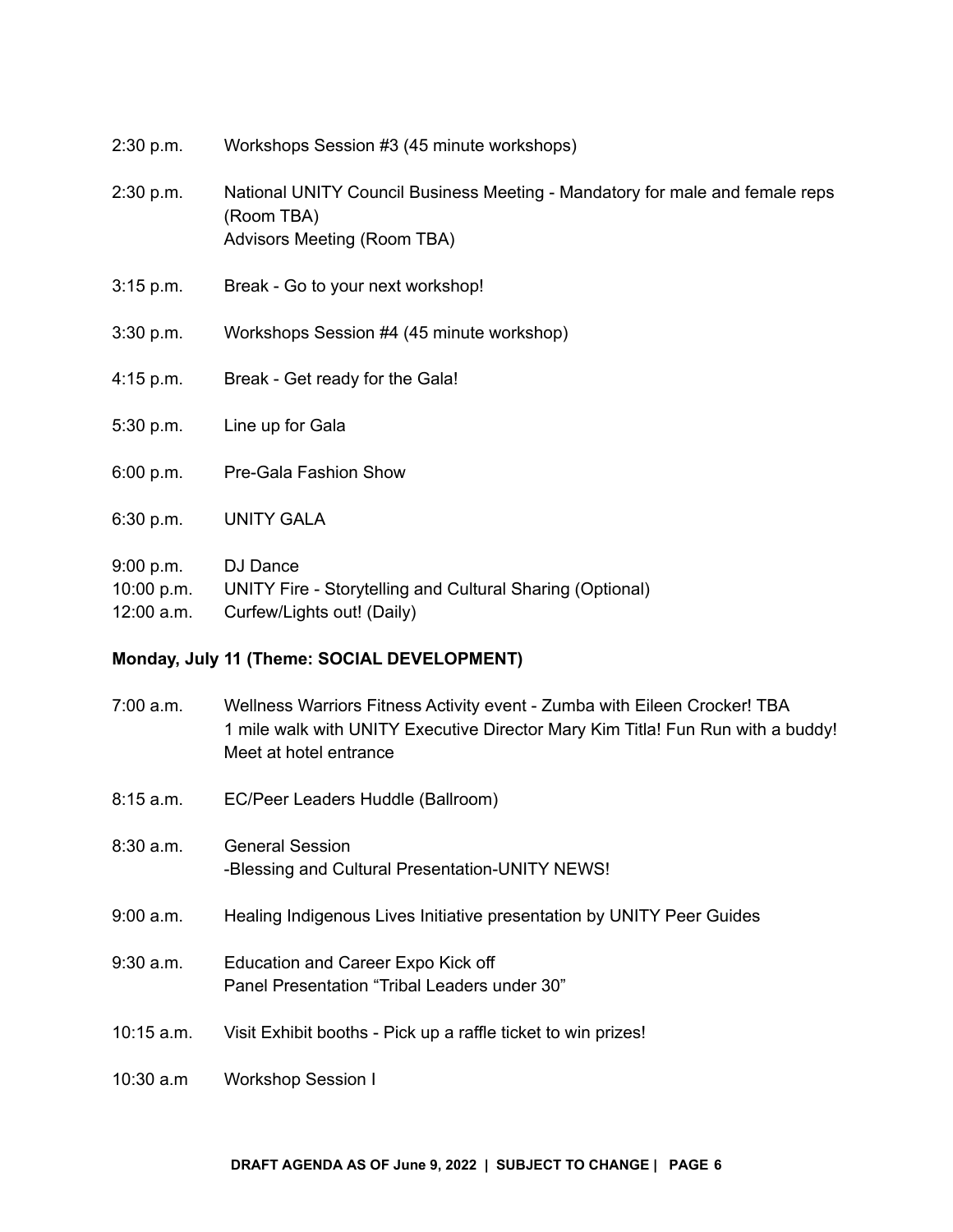| 11:30 p.m.  | Lunch on your own                                                         |
|-------------|---------------------------------------------------------------------------|
| $1:30$ p.m. | Orientation Training for Newly elected NUC Executive Committee - Room TBA |

- 1:30 p.m. Workshop Session II (45 minute workshops)
- 2:15 p.m. Go to next Workshop
- 2:30 p.m. Workshop Session III
- 2:30 pm. Advisors Meeting (Room TBA)
- 3:15 p.m. Go to next Workshop
- 3:30 p.m. Workshop Session IV
- 4:15 p.m. Dinner Break
- 6:00 p.m. Cultural Sharing (sign up required)
- 9:00 p.m. UNITY Fire Storytelling and Cultural Sharing (Optional)
- 12:00 a.m. Curfew/Lights out! (Daily)

#### **Tuesday, July 12 (MENTAL DEVELOPMENT)**

- 8:45 a.m. EC/Peer Leaders Huddle (Ballroom)
- 9:00 a.m. General Session -Blessing and Cultural Presentation -Message from UNITY Peer Guides -UNITY News
- 9:30 a.m. Special Presentation "Native Activism Then and Now" Panel Presentation
- 10:15 a.m. Get ready for 2023 in Washington, DC! Video TBA
- 10:30 a.m. Friendship Circle
- 11:00 a.m. Commitment Ceremony at UNITY Fire
- 12:00 p.m. Adjourn
- 12:00 p.m. Optional Activities/Travel Day